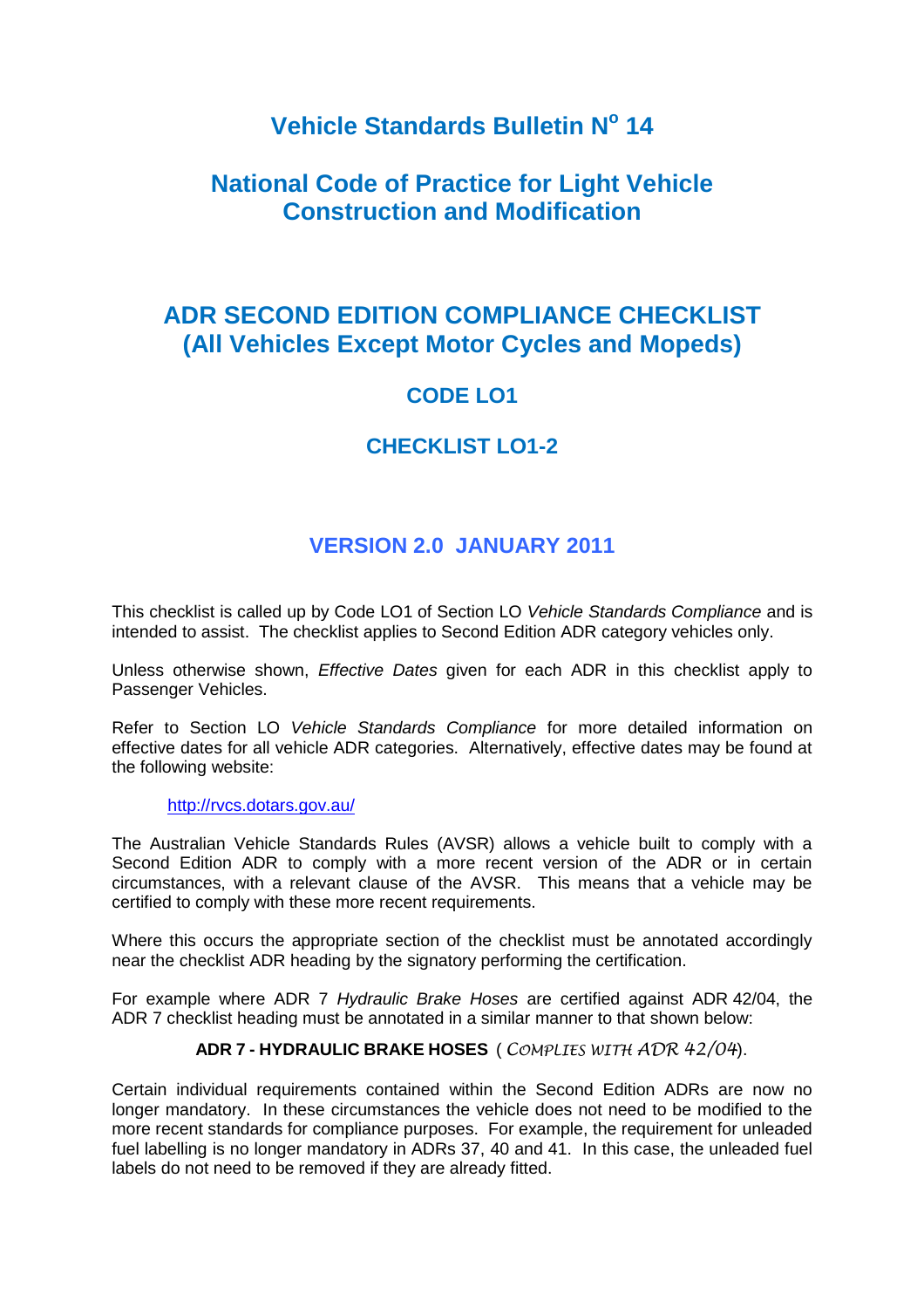| <b>OWNER DETAILS</b> |               |
|----------------------|---------------|
| <b>Owner's Name</b>  |               |
| <b>Address</b>       |               |
|                      |               |
| <b>Telephone</b>     | <b>Mobile</b> |
| <b>Email</b>         |               |

| <b>VEHICLE DETAILS</b><br>Year of     |  |  |                                                             |  |  |  |                    |  |  |  |  |  |  |  |  |  |
|---------------------------------------|--|--|-------------------------------------------------------------|--|--|--|--------------------|--|--|--|--|--|--|--|--|--|
| <b>Make</b>                           |  |  | Model                                                       |  |  |  | <b>Manufacture</b> |  |  |  |  |  |  |  |  |  |
| <b>Vehicle</b><br><b>Mass</b><br>(kg) |  |  | <b>Fuel Tank Certification</b><br>Number (where applicable) |  |  |  |                    |  |  |  |  |  |  |  |  |  |
| <b>VIN/Chassis</b><br><b>Number</b>   |  |  |                                                             |  |  |  |                    |  |  |  |  |  |  |  |  |  |

#### **ENGINE DETAILS**

| <b>Make</b>                                  | Type                 |               | No. of<br><b>Cylinders/Rotors</b> |            |
|----------------------------------------------|----------------------|---------------|-----------------------------------|------------|
|                                              |                      | <b>Cubic</b>  | Year of                           |            |
| <b>Displacement</b><br><b>ADR Engine was</b> | <b>Litres or</b>     | <b>Inches</b> | <b>Manufacture</b>                |            |
| designed to                                  | <b>Maximum Power</b> |               |                                   |            |
| comply with                                  | Output               |               | kW or                             | <b>BHP</b> |

## **SIGNATORY CERTIFICATION**

| <b>Vehicle Certified By (Signatory)</b> |      |  |
|-----------------------------------------|------|--|
|                                         |      |  |
| <b>Signatory's Signature</b>            | Date |  |

|        | Certificate N° | <b>Signature</b> |
|--------|----------------|------------------|
|        |                |                  |
| Notes: |                |                  |
|        |                |                  |
|        |                |                  |
|        |                |                  |

 $\mathcal{L}(\mathcal{L})$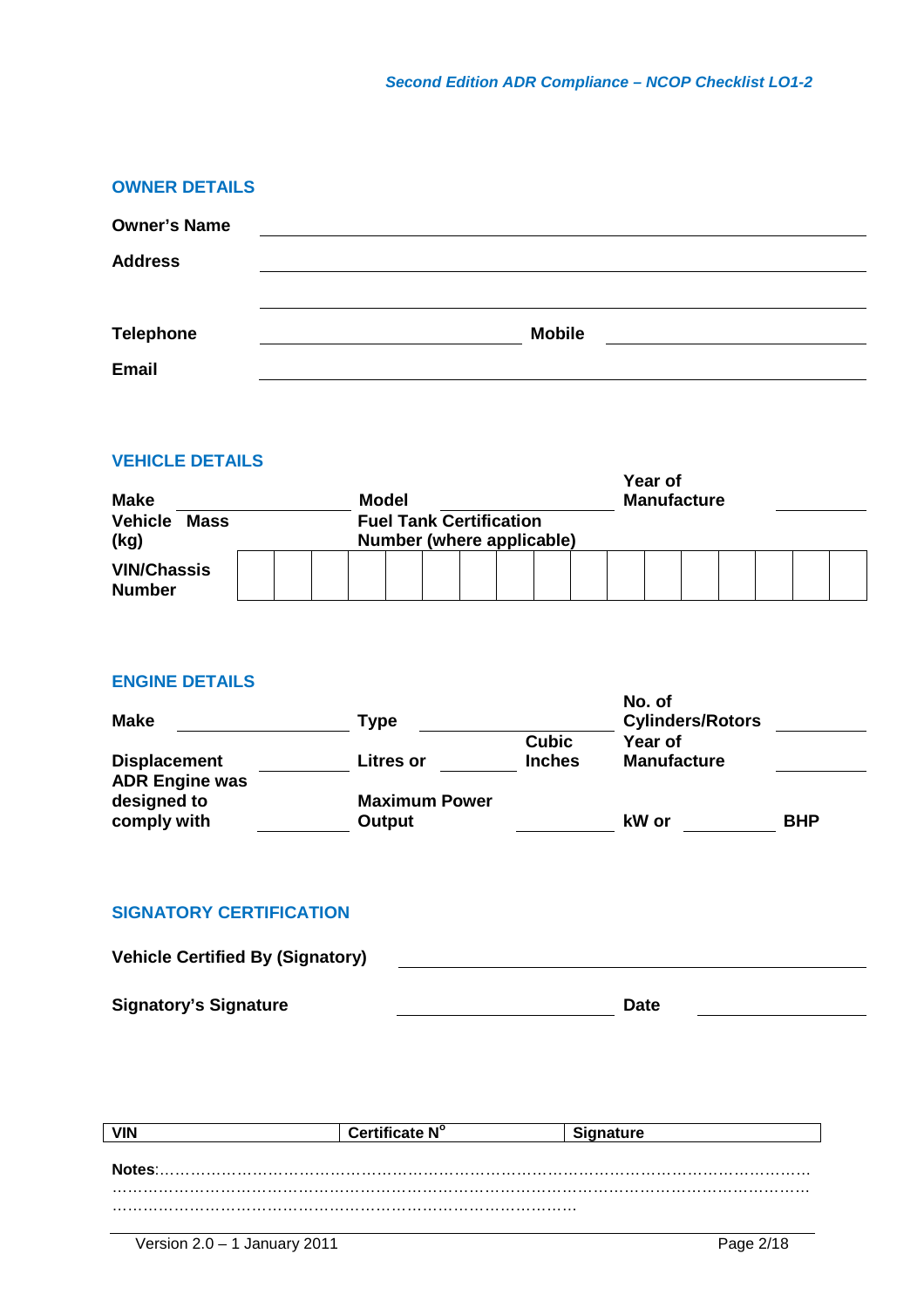## **CHECKLIST LO1-2**

## **AUSTRALIAN DESIGN RULES COMPLIANCE – SECOND EDITION**

## **CODE LO1**

(N/A = Not Applicable, Y=Yes, N=No)

### **ADR 1 - REVERSING SIGNAL LAMPS**

Effective date 1 Jan 1972

|                       | Are reversing lamps fitted and do they operate continuously<br>only when reverse gear is selected? | $Y \Box N \Box$     |
|-----------------------|----------------------------------------------------------------------------------------------------|---------------------|
| 2.                    | Are the reversing lamps white or amber?                                                            | $Y \sqcap N \sqcap$ |
| 3.                    | Number of lamps one or two? (Circle)                                                               |                     |
| Compliance with rule: |                                                                                                    |                     |

#### **ADR 2 - DOOR LATCHES AND HINGES**

|    | Compliance with rule:                                                                                 | N/A           |
|----|-------------------------------------------------------------------------------------------------------|---------------|
|    | Does the vehicle have doors with:                                                                     |               |
| 1. | two latch positions, a fully latched position and a secondary<br>latched position?                    | Y O N O N/A O |
| 2. | locks on all side doors and operating mechanism in the interior?                                      | Y O N O N/A O |
| 3. | rear door locks?                                                                                      | Y O N O N/A O |
| 4. | rear door locks prevent their opening from inside and outside?                                        | Y O N O N/A O |
| 5. | rear door locks that prevent opening from outside and, inside by<br>engagement of Child Safety Locks? | Y O N O N/A O |
|    | Compliance with rule:                                                                                 |               |

|        | Certificate N° | <b>Signature</b> |  |
|--------|----------------|------------------|--|
|        |                |                  |  |
| Notes: |                |                  |  |
|        |                |                  |  |
|        |                |                  |  |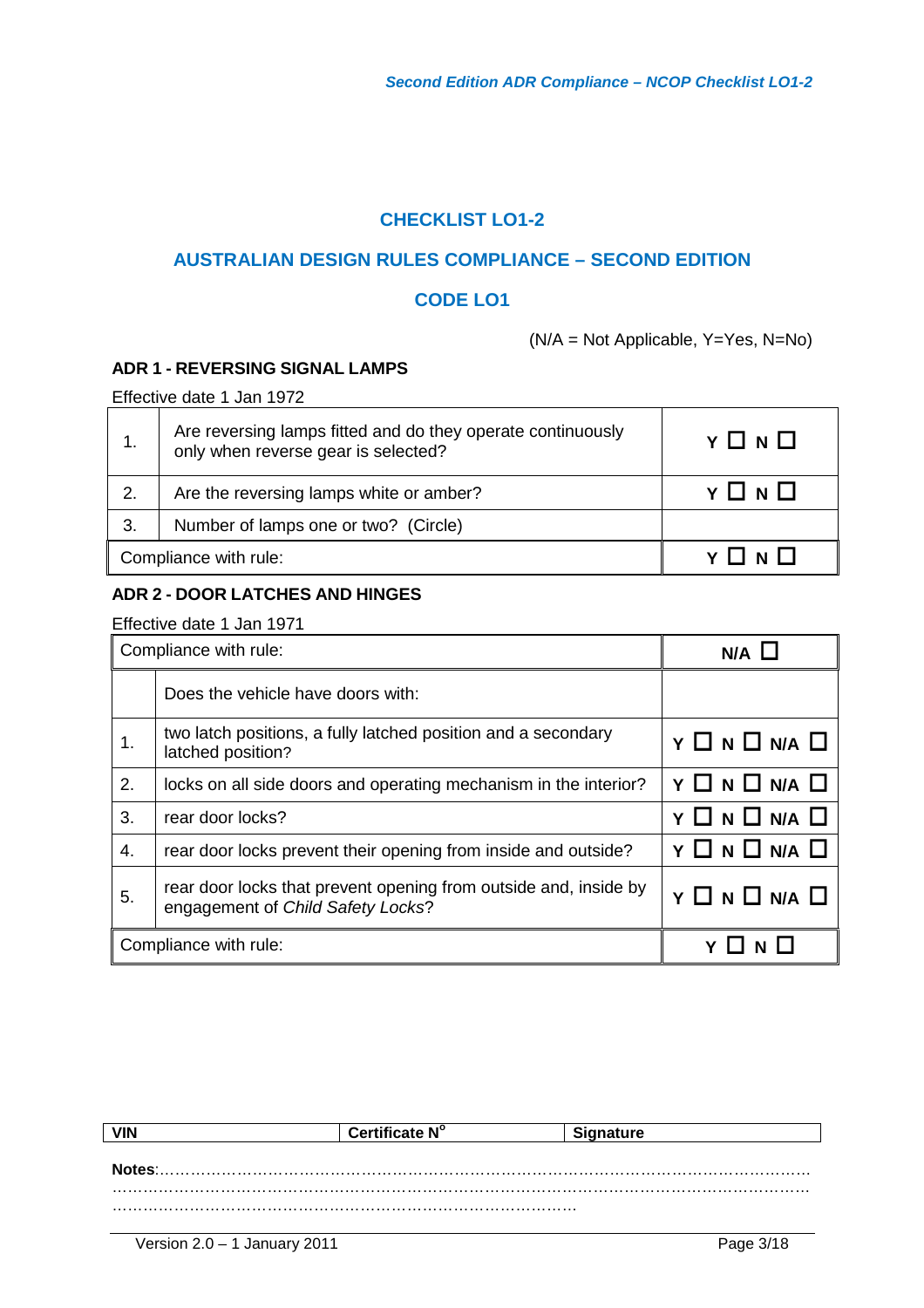## **ADR 3, 3A- SEAT ANCHORAGES FOR MOTOR VEHICLES**

Effective date 1 Jan 1971 and 1 Jan 1977

| Compliance with rule: |                                                                                                                                                                                                            | $N/A$ $L$                |
|-----------------------|------------------------------------------------------------------------------------------------------------------------------------------------------------------------------------------------------------|--------------------------|
| 1.                    | Do all hinged seats or seat backs have a self-locking restraining<br>device and release control provided?.                                                                                                 | Y O N O N/A O            |
| 2.                    | Where a seat must hinge or fold to permit access to or egress<br>from another seat position, is there a release control readily<br>accessible to the occupant of any seat immediately behind that<br>seat? | Y O N O N/A O            |
| Compliance with rule: |                                                                                                                                                                                                            | $Y \Box N \Box N A \Box$ |

#### **ADR 4 to 4D- SEATBELTS**

Effective dates 1 Jan 1969, 1974, 1975, 1976 and 1984 respectively.

|                  | Compliance with rule:                                                                                                                                                                          | $N/A$ $\Box$             |
|------------------|------------------------------------------------------------------------------------------------------------------------------------------------------------------------------------------------|--------------------------|
| 1.               | Are new seatbelts fitted?                                                                                                                                                                      | $Y \Box N \Box N A \Box$ |
| 2.               | Are they ADR compliant?                                                                                                                                                                        | $Y \Box N \Box N A \Box$ |
| 3.               | If they are of an alternate standard are they of an equivalent<br>ADR standard?                                                                                                                | Y O N O N/A O            |
| $\overline{4}$ . | Do seatbelts appear to be in a good working and acceptable<br>condition?                                                                                                                       | Y O N O N/A O            |
| 5.               | Are retractor lap sash seatbelts fitted on all outboard seating<br>positions as required by the vehicle's ADR category and year of<br>manufacture (except folding third row cargo area ADR 5)? | Y O N O N/A O            |
| 6.               | Are there lap belts at least for all other seating position?                                                                                                                                   | Y O N O N/A O            |
| 7.               | For swivelling seats, have seatbelt assemblies been provided for<br>all positions in which the seat may be locked?                                                                             | Y O N O N/A O            |
| 8.               | Do all buckles have a quick-release?                                                                                                                                                           | Y O N O N/A O            |
| 9.               | Are release instructions printed legibly on the front of the<br>buckle?                                                                                                                        | Y O N O N/A O            |
|                  | Any free end of strap of a seatbelt:                                                                                                                                                           |                          |
| 10.              | Prevented from passing through an adjuster?                                                                                                                                                    | Y O N O N/A O            |
|                  | Have at least 25mm available grip when fully extended?                                                                                                                                         | $Y \Box N \Box N A \Box$ |
|                  | For Outboard Seating Positions adjacent to a door, restrained<br>against another strap?                                                                                                        | $N$ $\Box$<br>N/A<br>Y   |

|        | Certificate N° | ınature |
|--------|----------------|---------|
|        |                |         |
| .otes: |                |         |
|        |                |         |
|        |                |         |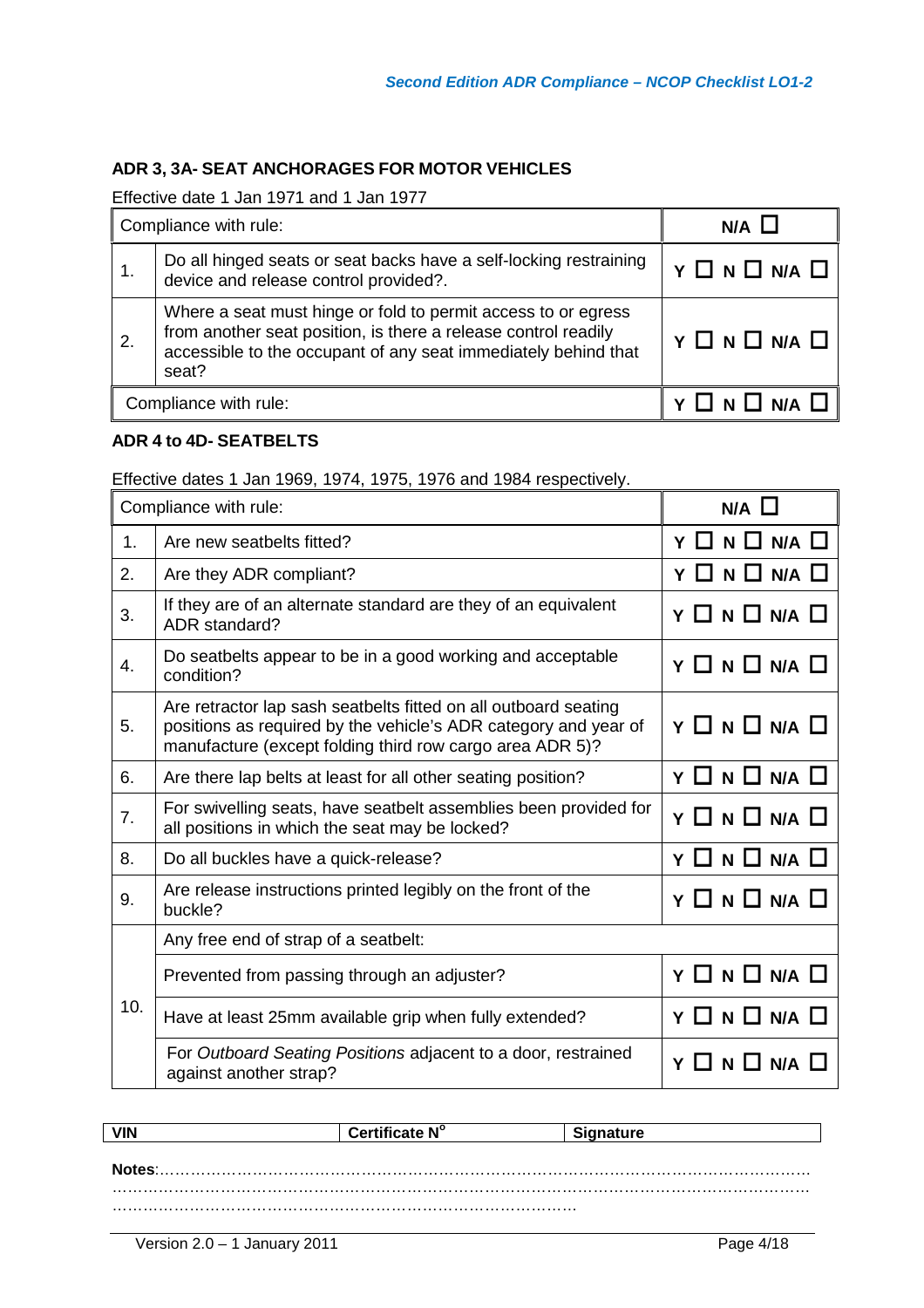#### *Second Edition ADR Compliance – NCOP Checklist LO1-2*

| 11. | Is the buckle component of the retracting strap accessible?                                                                                | $Y \Box N \Box N A \Box$          |
|-----|--------------------------------------------------------------------------------------------------------------------------------------------|-----------------------------------|
| 12. | Is the buckle component of the non-retracting part of seatbelt<br>accessible, and for individual front seats buckle component is<br>rigid? | $Y \Box N \Box N A \Box$          |
| 13. | Is there a positive feature to restrain outboard buckles?                                                                                  | $Y \square N \square N/A \square$ |
| 14. | Has information been provided that includes location and<br>instructions for use?                                                          | $Y \Box N \Box N/A \Box$          |
|     | Compliance with rule:                                                                                                                      |                                   |

## **ADR 5A, 5B –SEATBELT ANCHORAGES**

Effective date 1 Jan 1969 and 1 Jan 1975

| Compliance with rule: |                                                                                                                                               | $N/A$ $\Box$             |
|-----------------------|-----------------------------------------------------------------------------------------------------------------------------------------------|--------------------------|
|                       | Seatbelt anchorages fitted for all seating positions for lap sash<br>and lap belts?                                                           | $Y \Box N \Box N A \Box$ |
| 2.                    | All outboard seating positions include an upper anchorage<br>(except where third row folding seats where cargo space<br>provided. (refer 1))? | $Y \Box N \Box N A \Box$ |
| 3.                    | Do all lap anchor points on opposite sides of Seating Reference<br>Plane have a minimum separation at least 165mm?                            | $Y \Box N \Box N A \Box$ |
| Compliance with rule: |                                                                                                                                               |                          |

## **ADR 6, 6A - DIRECTION TURN SIGNALS LAMPS**

Effective date 1 Jan 1973 and 1 Jan 1981

| Compliance with rule: |                                                                                                       | $N/A$ $\Box$                      |
|-----------------------|-------------------------------------------------------------------------------------------------------|-----------------------------------|
|                       | Are direction turn signals lamps front, rear and side fitted?                                         | $Y \square N \square N/A \square$ |
| 2.                    | Is their colour amber?                                                                                | Y O N O N/A O                     |
| 3                     | Is their position and visibility 45 degrees inboard and 80<br>degrees outboard front and rear?        | $Y \Box N \Box N/A \Box$          |
| 4.                    | If fitted, does the rear mounted tyre carrier not interfere with<br>visibility as required in item 3? | $Y \Box N \Box N A \Box$          |

|     | re N° | nature |
|-----|-------|--------|
|     |       |        |
| es: |       |        |
|     |       |        |
|     |       |        |
|     |       |        |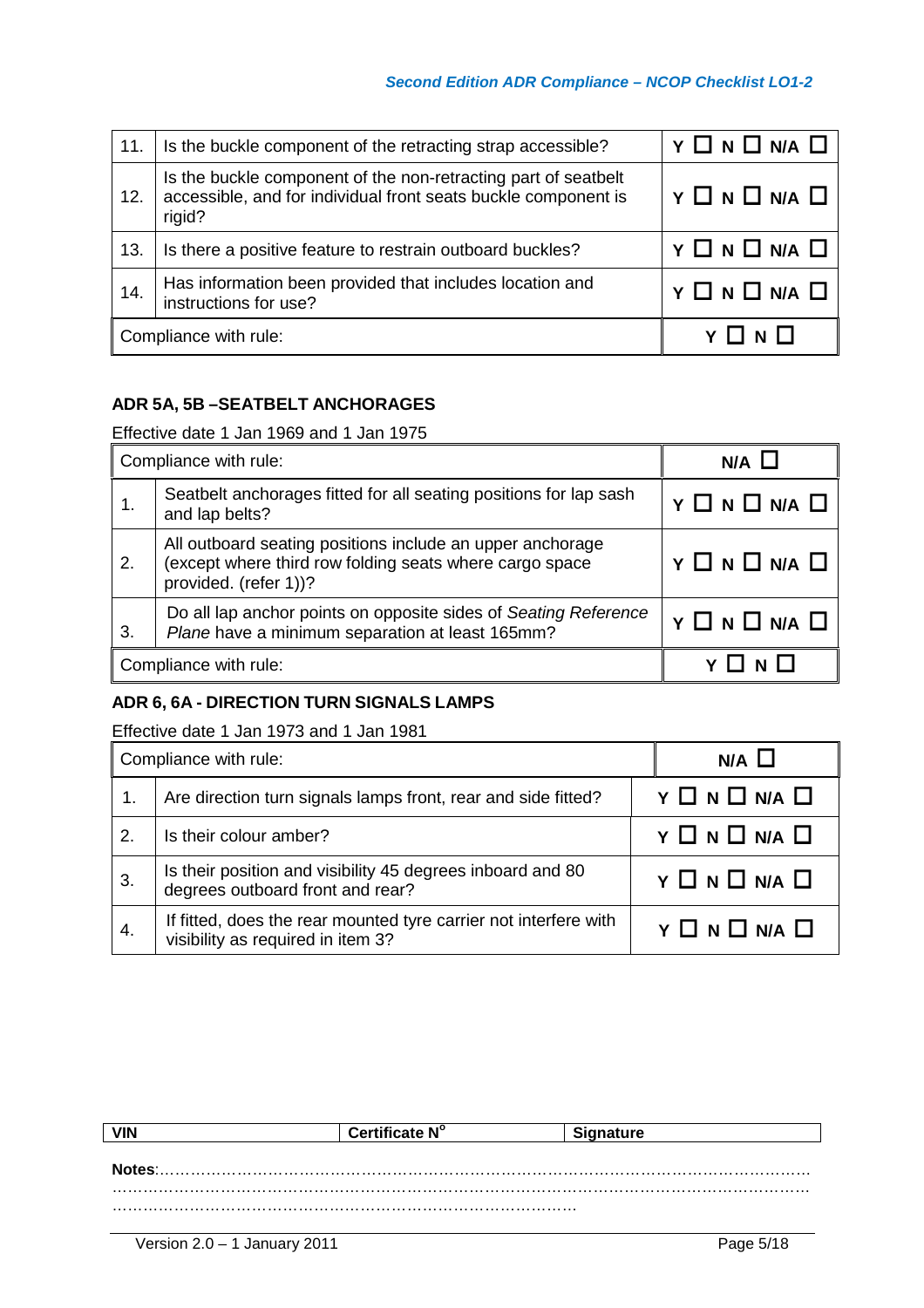

## **ADR 7 - HYDRAULIC BRAKE HOSES**

|    | Compliance with rule:                                                                                        | N/A                               |
|----|--------------------------------------------------------------------------------------------------------------|-----------------------------------|
|    | <b>Note:</b> Brake hoses marked as complying with SAE J1401<br>or FMVSS 106 are deemed to comply with ADR 7. |                                   |
| 2. | For any one brake hose, identify:<br>Location:<br>Marking:                                                   |                                   |
| 3. | Are all brake hoses in a good condition and not perished or<br>damaged?                                      | $Y \square N \square N A \square$ |
|    | Compliance with rule:                                                                                        |                                   |

| Certificate Nº | <u>یا اس ب</u> |
|----------------|----------------|
|                |                |
|                |                |
|                |                |
|                |                |
|                |                |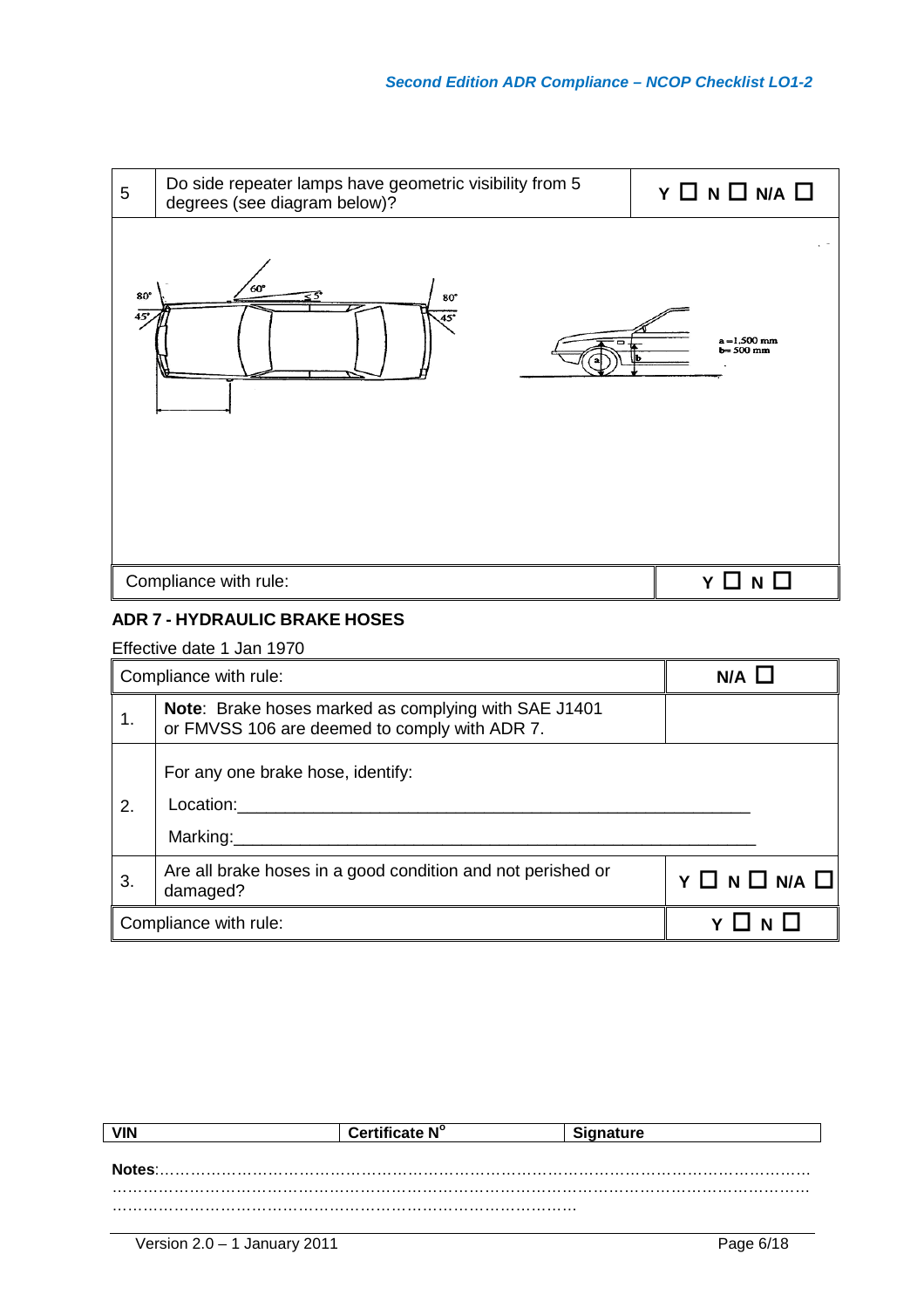## **ADR 8 – SAFETY GLASS SAFETY GLAZING MATERIAL**

Effective date 1 July 1971

| Compliance with rule: |                                                                                                                               | N/A                      |
|-----------------------|-------------------------------------------------------------------------------------------------------------------------------|--------------------------|
| 1.                    | Is all glazing suitably marked?                                                                                               | $Y \Box N \Box N A \Box$ |
| 2.                    | Has the windscreen glass been marked as being laminated?                                                                      | $Y \Box N \Box N/A \Box$ |
| 3.                    | State glazing standard and approval No:<br>• Windscreen marking:<br>• Driver's side window marking:<br>$\bullet$ Rear window: |                          |
| Compliance with rule: |                                                                                                                               |                          |

## **ADR 10A, 10B - STEERING COLUMNS**

Effective date 1 Jan 1971 and 1 Jan 1973

| Compliance with rule: |                                                      | N/A             |
|-----------------------|------------------------------------------------------|-----------------|
|                       | Does the steering column have a collapsible element? | Y O N O N/A O I |
| Compliance with rule: |                                                      | $Y \Box N \Box$ |

## **ADR 11 - INTERNAL SUN VISORS**

| Compliance with rule: |                                                                      | $N/A$ $\Box$                         |
|-----------------------|----------------------------------------------------------------------|--------------------------------------|
|                       | The sun visors have no rigid material edges of less than 3mm?        | $\vert$ Y $\Box$ N $\Box$ N/A $\Box$ |
| $\overline{2}$ .      | Are the sun visors fitted padded with energy absorption<br>material? | Y O N O N/A O                        |
| Compliance with rule: |                                                                      | $Y \sqcap N \sqcap$                  |

|        | Certificate N° | Signature |
|--------|----------------|-----------|
|        |                |           |
| Notes: |                |           |
|        |                |           |
|        |                |           |
|        |                |           |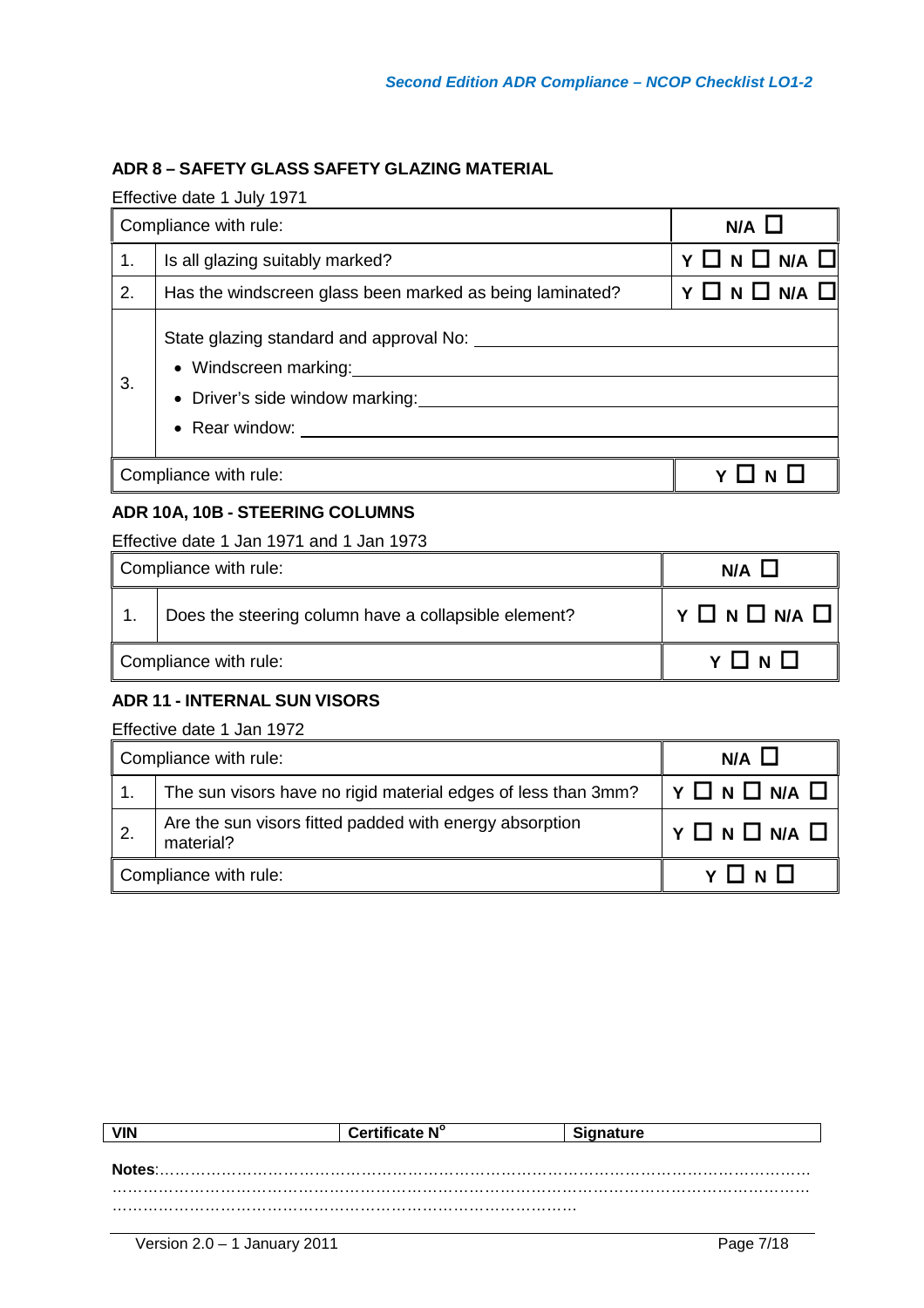## **ADR 12 - GLARE REDUCTION IN THE FIELD OF VIEW**

Effective date 1 Jan 1973

| Compliance with rule:                                                                                                                                                                                                                                                                                                                                       | N/A           |
|-------------------------------------------------------------------------------------------------------------------------------------------------------------------------------------------------------------------------------------------------------------------------------------------------------------------------------------------------------------|---------------|
| Are all surfaces of the following items dull metal surface or<br>non-metallic?<br>• windscreen wiper arms and blades;<br>• internal windscreen mouldings;<br>• horn ring and hub of steering wheel;<br>• internal rear vision mirror frame and mounting bracket; and<br>steering column mounted control levers and gear selector<br>$\bullet$<br>quadrants. | Y O N O N/A O |
| Compliance with rule:                                                                                                                                                                                                                                                                                                                                       |               |

#### **ADR 14 - REAR VISION MIRRORS**

Effective date 1 Jan 1972

| Compliance with rule: |                                                                                        | N/A L                             |
|-----------------------|----------------------------------------------------------------------------------------|-----------------------------------|
|                       | Are the reflective surfaces of both the driver's side and the<br>internal mirror flat? | $Y \square N \square N/A \square$ |
| 2.                    | Is the LHS external mirror Flat or Convex? (circle one)                                |                                   |
| 3                     | Is the RHS external mirror adjustable from the driver's seating<br>position?           | $Y \square N \square N/A \square$ |
| 4.                    | Is the RHS external mirror not obscured by the unwiped portion<br>of the windscreen?   | $Y \square N \square N A \square$ |
|                       | Compliance with rule:                                                                  | Y I N I                           |

#### **ADR 15 - DEMISTING OF WINDSCREENS**

| Compliance with rule: |                                                                                        | $N/A$ $\Box$                      |
|-----------------------|----------------------------------------------------------------------------------------|-----------------------------------|
|                       | Is a functioning windscreen demister provided for the driver's<br>forward vision?      | $Y \square N \square N A \square$ |
| $\overline{2}$ .      | Is the fan air velocity sufficient to demist the windscreen in front<br>of the driver? | $Y \Box N \Box N A \Box$          |
| Compliance with rule: |                                                                                        |                                   |

|              | Certificate N° |  |
|--------------|----------------|--|
|              |                |  |
| <b>Notes</b> |                |  |
|              |                |  |
|              |                |  |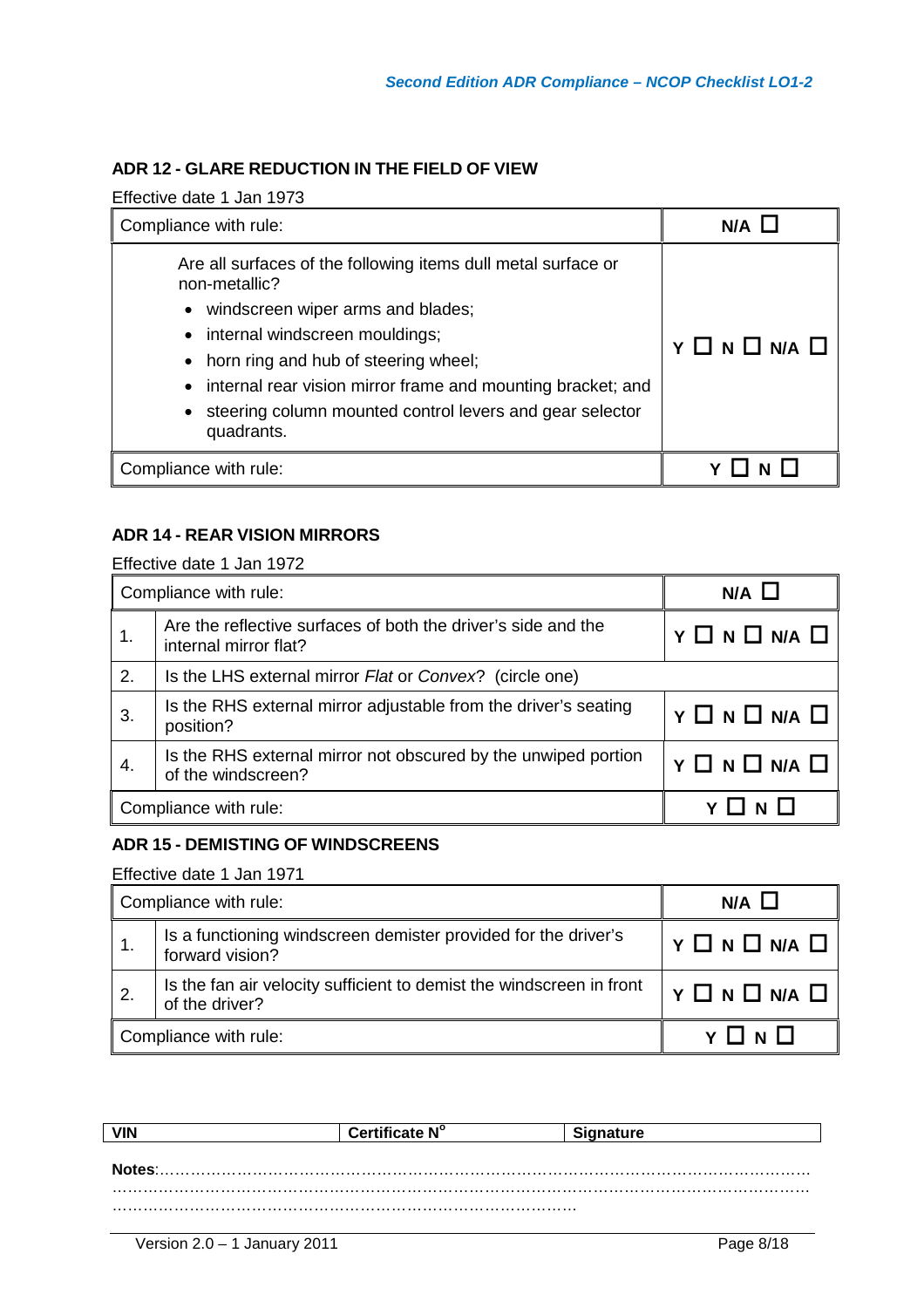## **ADR 16 - WINDSCREEN WIPERS AND WASHERS**

Effective date 1 Jan 1973

| Compliance with rule: |                                                                                                                    | $N/A$ $\Box$                      |
|-----------------------|--------------------------------------------------------------------------------------------------------------------|-----------------------------------|
| 1                     | Are the areas of windscreen immediately in front of the driver and<br>the front seat passenger wiped satisfactory? | $Y \square N \square N A \square$ |
| 2.                    | Are wiper and washer controls readily accessible to driver?                                                        | $Y \Box N \Box N A \Box$          |
| 3.                    | What is the wiper frequency? (Including intermittent cycles).                                                      |                                   |
| $\overline{4}$ .      | Is the windscreen washing system operational?                                                                      | $Y \Box N \Box N A \Box$          |
| 5.                    | Is the washer bottle capacity at least 1 litre?                                                                    | $Y \Box N \Box N/A \Box$          |
|                       | Compliance with rule:                                                                                              |                                   |

## **ADR 18, 18A - INSTRUMENTATION**

#### Effective date 1 Jan 1973 and 1 Jan 1981

|                       | Compliance with rule:                                                                                              | $N/A$ $\Box$                      |
|-----------------------|--------------------------------------------------------------------------------------------------------------------|-----------------------------------|
| 1.                    | Is the speedometer on the driver's side and are all visual<br>indicators readily visible by the driver?            | $Y \square N \square N/A \square$ |
| 2.                    | Is there contrast between the speed indicating element colour<br>and background?                                   | $Y \square N \square N A \square$ |
| 3.                    | Are all essential gauges and indicators other than warning lamps<br>provided with variable intensity illumination? | $Y \square N \square N A \square$ |
| 4.                    | Is the vehicle speed indicated in km/h only? If NO is major scale<br>in km/h?                                      | Y O N O N/A O                     |
| 5.                    | Is the speedometer readily visible to the driver?                                                                  | $Y \Box N \Box N/A \Box$          |
| Compliance with rule: |                                                                                                                    | <b>N</b>                          |

#### **ADR 20 - SAFETY RIMS**

#### Effective date 1 July 1970

| Compliance with rule: |                                                                                                                 | N/A I                    |
|-----------------------|-----------------------------------------------------------------------------------------------------------------|--------------------------|
|                       | Are all wheel rims on passenger vehicles able to retain a<br>deflated tyre in event of sudden loss of pressure? | Y O N O N/A O            |
| $\mathcal{P}$         | Are rims marked accordingly as required by the ADR?                                                             | $Y \Box N \Box N/A \Box$ |
| Compliance with rule: |                                                                                                                 |                          |

|        | Certificate N° | <b>Signature</b> |
|--------|----------------|------------------|
|        |                |                  |
| Notes: |                |                  |
|        |                |                  |
|        |                |                  |
|        |                |                  |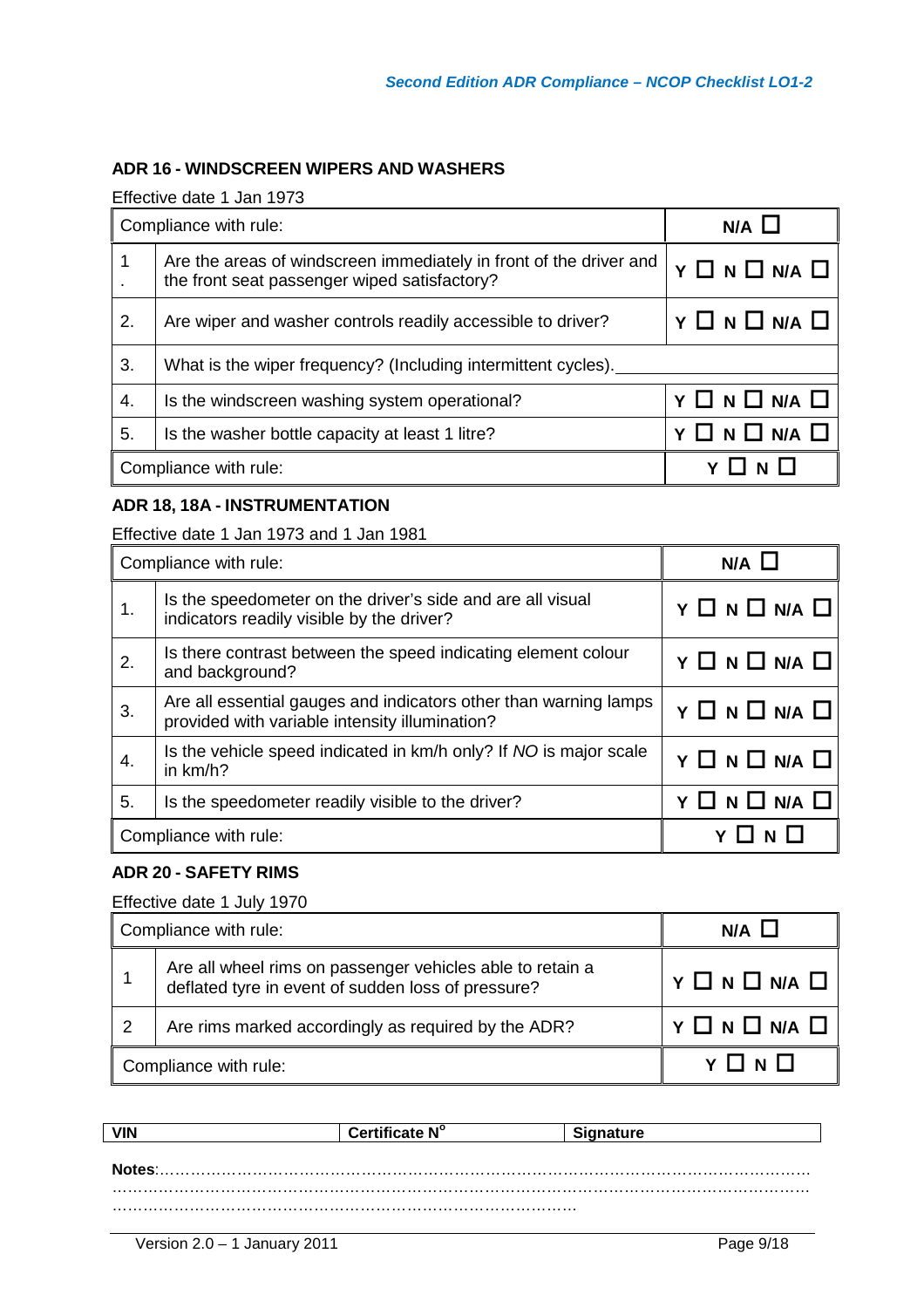## **ADR 21 - INSTRUMENT PANELS**

Effective date 1 Jan 1973

| Compliance with rule: |                                                                                                   | $N/A$ $\Box$                      |
|-----------------------|---------------------------------------------------------------------------------------------------|-----------------------------------|
|                       | Is the area of the instrument panel left of the steering wheel<br>padded?                         | $Y \Box N \Box N/A \Box$          |
| -2.                   | Do the interior compartment door latches operate satisfactorily<br>and remain closed when tested? | $Y \square N \square N/A \square$ |
| Compliance with rule: |                                                                                                   | VIINII                            |

#### **ADR 22, 22A - HEAD RESTRAINTS**

Effective date 1 Jan 1972 and 1 Jan 1975

| Compliance with rule: |                                                                                                                                                                                                                                                         | N/A                               |
|-----------------------|---------------------------------------------------------------------------------------------------------------------------------------------------------------------------------------------------------------------------------------------------------|-----------------------------------|
| 1.                    | Are there head restraints provided for each front outboard seat?                                                                                                                                                                                        | $Y \Box N \Box N/A \Box$          |
| 2.                    | Is the width of the head restraint not less than 170mm for an<br>individual seat and 250mm for a bench seat?                                                                                                                                            | Y O N O N/A O                     |
| 3.                    | Is the top of any head restraint at least 750mm in height from the<br>junction of the seat backrest and seating cushion, for any<br>position of adjustment? (Refer to ADR for more exact<br>measurements where dimensions are borderline or contested). | $Y \square N \square N A \square$ |
|                       | Compliance with rule:                                                                                                                                                                                                                                   | $V \prod M$                       |

#### **ADR 23 to 23B – PNEUMATIC PASSENGER CAR TYRES**

Effective date 1 Jan 1974, 1984 and 1986 respectively

|    | Compliance with rule:                                                                                                    |                                                                                                 | N/A           |
|----|--------------------------------------------------------------------------------------------------------------------------|-------------------------------------------------------------------------------------------------|---------------|
|    | 1 rear tyre)                                                                                                             | For one tyre fitted, identify: (If tyre size different front and rear, complete for 1 front and |               |
|    | Manufacturer or trade mark Fr<br>$\bullet$                                                                               |                                                                                                 |               |
| 1. |                                                                                                                          | R                                                                                               |               |
|    |                                                                                                                          | Tyre size, speed category and carcass construction symbols                                      |               |
|    |                                                                                                                          | Fr                                                                                              |               |
|    |                                                                                                                          | R                                                                                               |               |
| 2. | Is each tyre labelled on both sides, except for Asymmetrical<br>Tyres that are at least labelled on the outer Sidewalls? |                                                                                                 | Y O N O N/A O |

|        | Certificate N° | <b>Signature</b> |
|--------|----------------|------------------|
|        |                |                  |
| Notes: |                |                  |
|        |                |                  |
|        |                |                  |
|        |                |                  |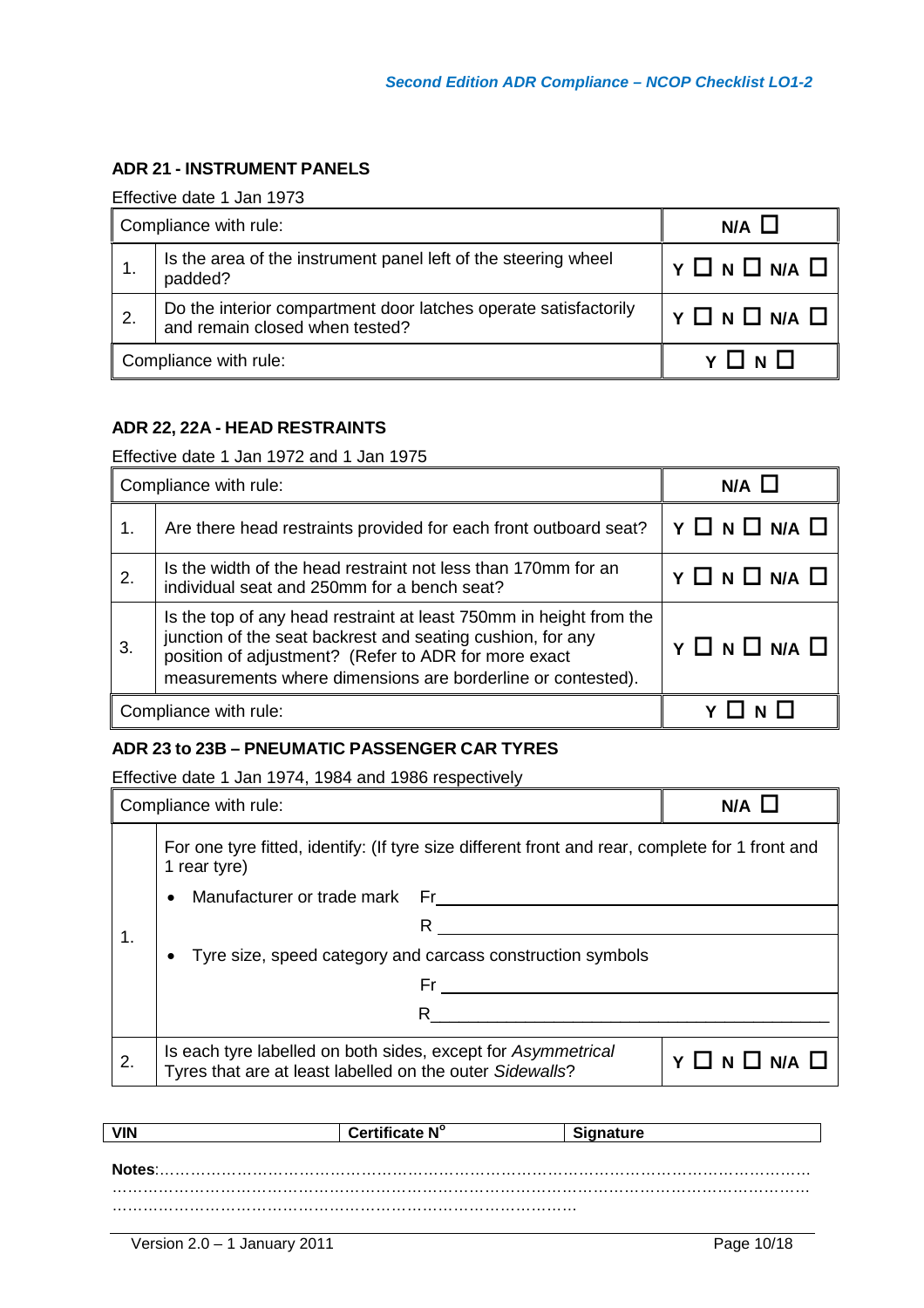#### *Second Edition ADR Compliance – NCOP Checklist LO1-2*

|                       | Are there at least 4 tread wear indicators on each tyre? | Y O N O N/A O |
|-----------------------|----------------------------------------------------------|---------------|
| Compliance with rule: |                                                          | VIINII        |

## **ADR 24, 24A - TYRE SELECTION**

## Effective date 1 Jan 1973 and 1 Jan 1986

| Compliance with rule: |                                                                                  | N/A                    |
|-----------------------|----------------------------------------------------------------------------------|------------------------|
|                       | Are new tyres fitted? or                                                         |                        |
|                       | Do tyres fitted comply with DOT or E mark specifications?                        | $\Box N \Box N A \Box$ |
| 2.                    | Is a tyre placard of durable material permanently affixed to the<br>vehicle?     | Y O N O N/A O          |
|                       | Does the placard contains the following?                                         |                        |
|                       | For each nominated rim profile the recommended tyre size?                        | N/A                    |
| 3.                    | Recommended tyre pressures in kPa? and                                           | $N/A$ $\Box$<br>NЦ     |
|                       | Statement on load rating and speed category?                                     | $N/A$ $\Box$<br>N LI   |
| 4.                    | Are all tyres fitted to the vehicle of the same type of carcass<br>construction? | $N \Box N/A \Box$      |
|                       | Compliance with rule:                                                            |                        |

#### **ADR 25, 25A - ANTI-THEFT LOCKS**

Effective date 1 Jan 1972 and 1 Jan 1978

| Compliance with rule: |                                                                                                                                                                                                                                               | $N/A$ $L$                |
|-----------------------|-----------------------------------------------------------------------------------------------------------------------------------------------------------------------------------------------------------------------------------------------|--------------------------|
| 1.                    | Does the Switch position <i>Engine On</i> to Anti-Theft through<br>Engine Off?                                                                                                                                                                | $Y \Box N \Box N/A \Box$ |
| 2.                    | Is the key removable only in the <i>anti-theft</i> position?                                                                                                                                                                                  | Y O N O N/A O            |
| 3.                    | Is <i>Engine Off</i> position to <i>Anti-Theft</i> position possible by more<br>than a single rotary or linear motion of the key, or if key removal<br>activates the anti-theft device, is more than 2mm of movement<br>required to activate? | $Y \Box N \Box N/A \Box$ |
| 4.                    | With key in Anti-Theft position, is one of the following<br>impossible?<br>Steer vehicle / Engage forward drive gears / Release a brake?<br>(Circle which is applicable).                                                                     | $Y \Box N \Box N A \Box$ |
|                       | Compliance with rule:                                                                                                                                                                                                                         |                          |

|        | Certificate N° | <b>Signature</b> |  |
|--------|----------------|------------------|--|
|        |                |                  |  |
| Notes: |                |                  |  |
|        |                |                  |  |
|        |                |                  |  |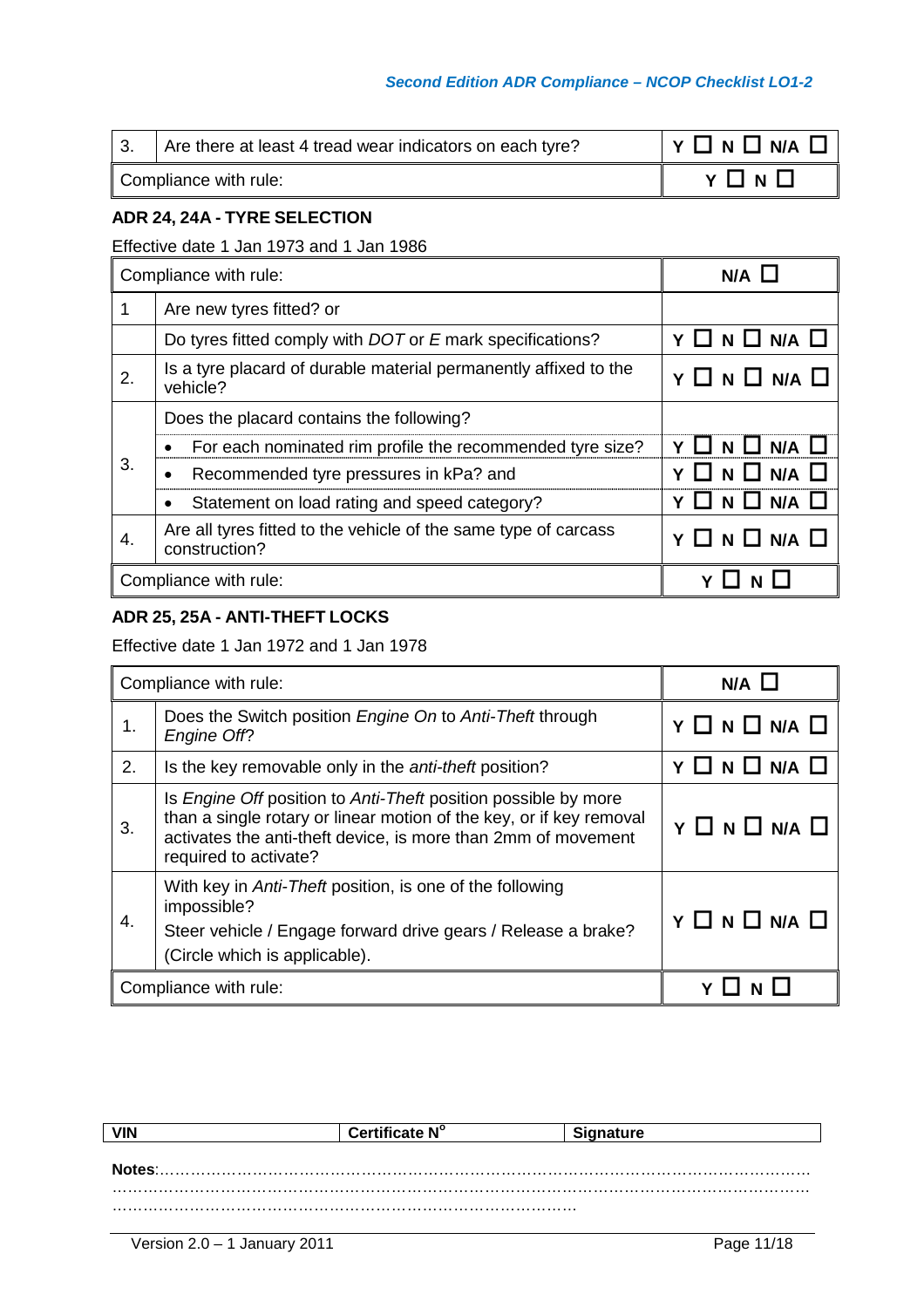## **ADR 26 – VEHICLE ENGINE EMISSION**

Effective date 1 Jan 1972

#### (This rule specifies limits for engine emissions at idle)

| Compliance with rule:                                          |                                                                  | $N/A$ $\Box$             |
|----------------------------------------------------------------|------------------------------------------------------------------|--------------------------|
| 1.                                                             | Is the engine crankcase sealed to external escape?               | $Y \Box N \Box N A \Box$ |
| 2.                                                             | Is all of the original emission equipment fitted and functional? | $Y \Box N \Box N A \Box$ |
| 3.                                                             | Is the engine in good condition and properly tuned?              | $Y \Box N \Box N A \Box$ |
| Does the vehicle meet the 10 Second Smoke Emission Rule?<br>4. |                                                                  | $Y \Box N \Box N A \Box$ |
| Compliance with rule:                                          |                                                                  |                          |

### **ADR 27 to 27C - VEHICLE ENGINE EMISSION CONTROL**

Effective date 1 Jan 1974, 1 July 1976, 1 Jan 1982 and 1 Jan 1983.

(This rule specifies limits for engine emissions)

| Compliance with rule:                                          |                                                                  | $N/A$ $\Box$             |
|----------------------------------------------------------------|------------------------------------------------------------------|--------------------------|
| 1.                                                             | Is all of the original emission equipment fitted and functional? | Y O N O N/A O            |
| 2.                                                             | Is the engine in good condition and properly tuned?              | $Y \Box N \Box N A \Box$ |
| 3.<br>Does the vehicle meet the 10 Second Smoke Emission Rule? |                                                                  | Y O N O N/A O            |
| Compliance with rule:                                          |                                                                  |                          |

#### **ADR 28, 28A - MOTOR VEHICLE NOISE**

Effective date 1 Jan 1974 and I July 1980

| Compliance with rule: |                                                                                                                                    | $N/A$ $\Box$                      |
|-----------------------|------------------------------------------------------------------------------------------------------------------------------------|-----------------------------------|
| 1.                    | Does the vehicle sound level measurement satisfy the AVSR<br>level for the year of manufacture and does not sound unduly<br>noisy? | $Y \square N \square N A \square$ |
| 2.                    | Is the exhaust system in good condition with no leaks or<br>corrosion?                                                             | Y O N O N/A O                     |
| 3.                    | Stationary Sound level measurement dB(A). Test Result reading:                                                                     |                                   |
| Compliance with rule: |                                                                                                                                    |                                   |

| <b>VIN</b> | Certificate N° | <b>Signature</b> |
|------------|----------------|------------------|
|            |                |                  |
| Notes:     |                |                  |
|            |                |                  |
|            |                |                  |
|            |                |                  |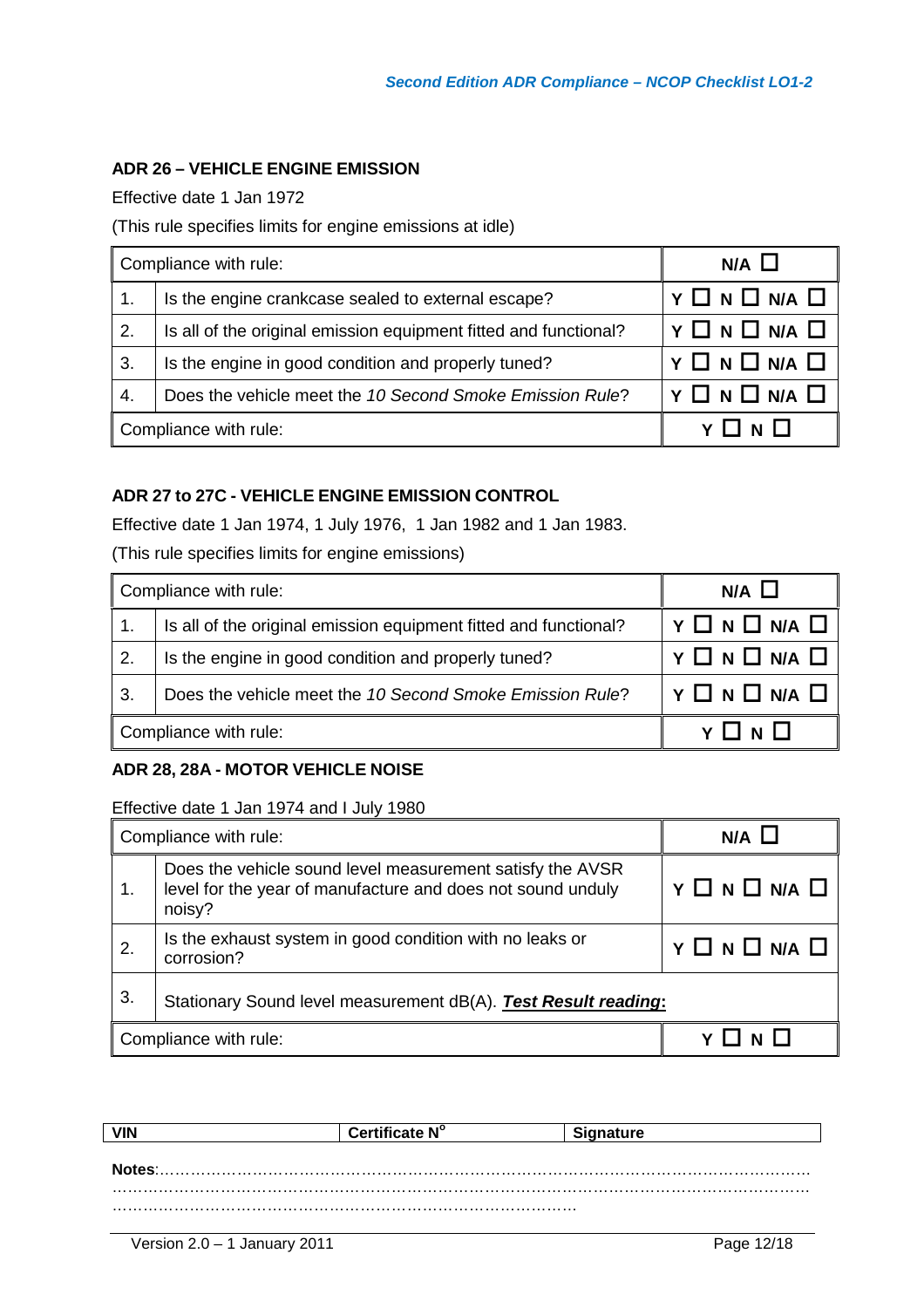## **ADR 29 - SIDE DOOR STRENGTH**

Effective date 1 Jan 1977

| Compliance with rule: |                                                                                                                                                                                                                                           | N/A                      |
|-----------------------|-------------------------------------------------------------------------------------------------------------------------------------------------------------------------------------------------------------------------------------------|--------------------------|
|                       | Do the side doors used for occupant protection have original<br>impact intrusion bars or are there reinforcing bars installed; or<br>is there an engineer's report confirming side door strength? Is<br>the report available or attached? | $Y \Box N \Box N A \Box$ |
|                       | Compliance with rule:                                                                                                                                                                                                                     |                          |

#### **ADR 30 – DIESEL ENGINE EXHAUST SMOKE EMISSIONS**

Effective date 1 July 1976

| Compliance with rule: |                                                                                                | $N/A$ $\Box$             |
|-----------------------|------------------------------------------------------------------------------------------------|--------------------------|
| 1.                    | Have all engine oil/fuel filters and injectors been serviced and<br>have oils been changed?    | $Y \Box N \Box N A \Box$ |
| 2.                    | Has an engine smoke or fuel air ratio test been conducted?<br>(Is the test report attached)?   | $Y \Box N \Box N A \Box$ |
| 3.                    | Is an engine label fitted and marked with month/year of<br>manufacture?                        | $Y \Box N \Box N A \Box$ |
| 4.                    | Has the diesel engine exhaust smoke emission been adjusted to<br>manufacturers specifications? | $Y \Box N \Box N/A \Box$ |
|                       | Compliance with rule:                                                                          |                          |

## **ADR 31 - HYDRAULIC BRAKING SYSTEMS PASSENGER CAR BRAKES (PASSENGER CAR MA CATEGORY ONLY)**

| Compliance with rule: |                                                                                                | $N/A$ $\Box$             |
|-----------------------|------------------------------------------------------------------------------------------------|--------------------------|
|                       | Has the brake system been serviced, and are all disc<br>pads/linings in serviceable condition? | $Y \Box N \Box N A \Box$ |
| 2.                    | Is the service brake system a split system?                                                    | $Y \Box N \Box N A \Box$ |
|                       | Have adequate provisions been made for adjustment of service<br>and park brake systems?        | $Y \Box N \Box N A \Box$ |
| 3.                    | Combined reservoir for split system?<br>$\bullet$                                              | $Y \Box N \Box N A \Box$ |
|                       | If yes, is there a divider fitted?<br>$\bullet$                                                | $\Box N \Box N A \Box$   |

|         | Certificate N° | ure. |
|---------|----------------|------|
|         |                |      |
| otes: . |                |      |
|         |                |      |
|         |                |      |
|         |                |      |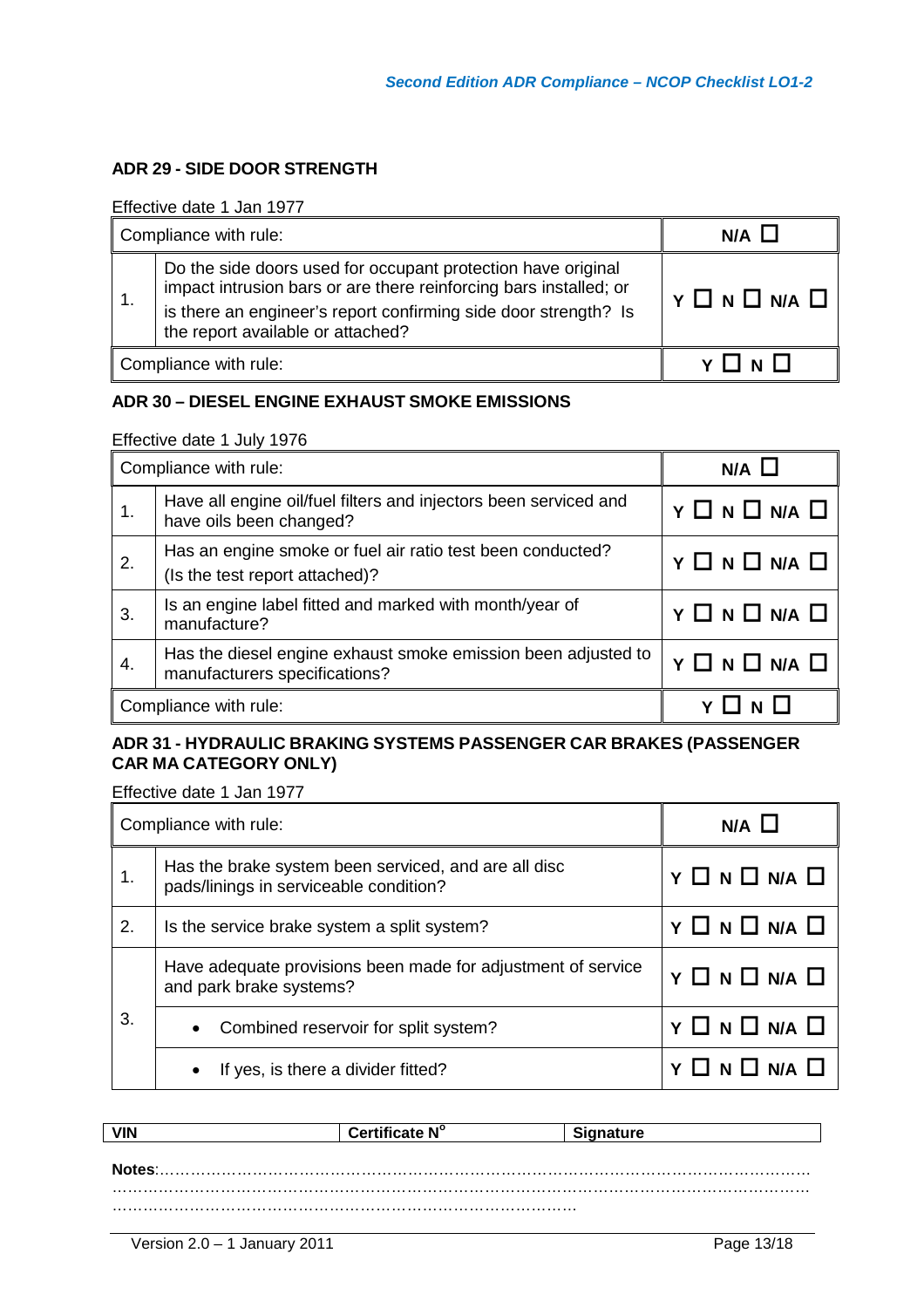| 4. | Is there an appropriate label on or near the brake fluid reservoir<br>cap?                                                        | Y O N O N/A O            |
|----|-----------------------------------------------------------------------------------------------------------------------------------|--------------------------|
| 5. | Has a service brake failure indicator lamp been fitted?                                                                           | Y O N O N/A O            |
| 6. | Is the labelling satisfactory with at least the word BRAKE, or ISO<br>symbol ( <i>v</i> ) incorporated?                           | Y O N O N/A O            |
| 7. | Is the park brake mechanical only?                                                                                                | $Y \Box N \Box N A \Box$ |
| 8. | Is the park brake indicator a separate lamp (S), or a combination<br>unit (C) with service brake failure lamp? (Indicate S or C). | $Y \Box N \Box N/A \Box$ |
| 9. | Is the labelling satisfactory with at least the words PARK<br>BRAKE, PARKING BRAKE, or (P) (D) incorporated?                      | $Y \Box N \Box N A \Box$ |
|    | Compliance with rule:                                                                                                             | $Y \Box N \Box$          |

## **ADR 34, 34A - CHILD RESTRAINT ANCHORAGES**

Effective date 1 July 1976 and 1 Jan 1985

| Compliance with rule: |                                                                                                                   | $N/A$ $\Box$                      |
|-----------------------|-------------------------------------------------------------------------------------------------------------------|-----------------------------------|
| 1.                    | Are child restraint anchorages provided for each applicable rear<br>seating position?                             | $Y \Box N \Box N A \Box$          |
| 2.                    | Do the anchorages meet the Australian equivalent standards by<br>inspection, comparison or test? (Circle one).    | $Y \Box N \Box N A \Box$          |
| 3.                    | For positions where Anchor Fitting is provided, does the<br>anchorage fitted have a 5/16 UNC thread?              | $Y \Box N \Box N A \Box$          |
| 4.                    | Has sufficient clearance been provided around each Fitting to<br>allow latching and unlatching of Attaching Clip? | $Y \square N \square N A \square$ |
| 5.                    | Have location information and instructions for use been<br>provided?                                              | $Y \Box N \Box N A \Box$          |
| 6.                    | Are the Child Restraint Anchorages more than 230mm rearward<br>of the transverse Seating Reference Plane?         | $Y \Box N \Box N A \Box$          |
| 7.                    | Do the child restraint anchorage/fittings lie within 40mm of the<br>Seating Reference Plane?                      | $Y \Box N \Box N A \Box$          |

|        | Certificate N° | qnature |
|--------|----------------|---------|
| Notes: |                |         |
|        |                |         |
|        |                |         |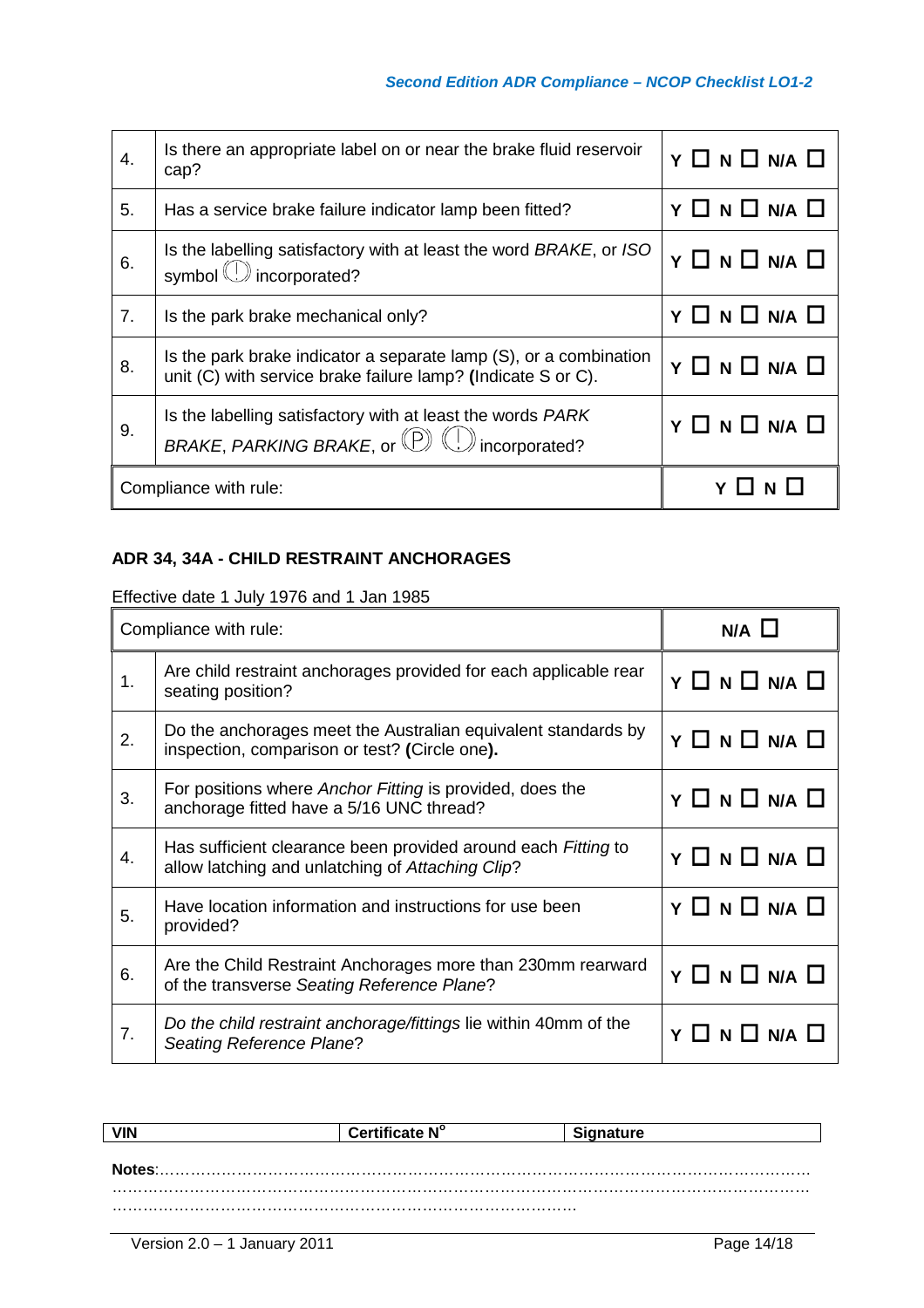Compliance with rule: **Y N N N N N N N** 

## **ADR 35, 35A - COMMERCIAL VEHICLE BRAKING SYSTEMS**

## Effective date 1 Jan 1979 and 1 July 1980

| Compliance with rule: |                                                                                                                       | $N/A$ $\Box$                     |
|-----------------------|-----------------------------------------------------------------------------------------------------------------------|----------------------------------|
| 1.                    | Has the brake system been serviced, and are all disc<br>pads/linings in serviceable condition?                        | $Y \Box N \Box N A \Box$         |
| 2.                    | Are there service brakes on all wheels?                                                                               | Y O N O N/A O                    |
| 3.                    | Is a secondary brake system provided?                                                                                 | Y □ N □<br>$N/A$ $\Box$          |
| 4.                    | If service brake is hydraulic, is it a split system?                                                                  | Y O N O N/A O                    |
|                       | Combined reservoir for split system?                                                                                  | $N \Box N/A \Box$<br>YЦ          |
|                       | If yes, has a divider been fitted?                                                                                    | Y O N O N/A O                    |
| 5.                    | Is there an appropriate label on or near the brake fluid reservoir<br>cap?                                            | Y O N O N/A O                    |
| 6.                    | Service brake failure indicator:                                                                                      |                                  |
|                       | (1) Is there one provided?<br>$\bullet$                                                                               | Y O N O N/A O                    |
|                       | (2) Does the lamp activate as required?<br>$\bullet$                                                                  | $N$ $\Box$<br>ΥП<br>$N/A$ $\Box$ |
| 7 <sub>1</sub>        | Is the labelling satisfactory with at least the word BRAKE, or ISO<br>symbol (!) incorporated?                        | Y O N O N/A O                    |
| 8.                    | Has an audible indicator been provided with a single brake power<br>unit?                                             | Y O N O N/A O                    |
| 9.                    | For system with brake power units, have separate gauges been<br>provided for each reservoir?                          | $Y \Box N \Box N A \Box$         |
|                       | <b>Park Brake</b>                                                                                                     |                                  |
| 1.                    | Is there a satisfactory mechanical mechanism that holds the park<br>brake in any applied position.?                   | $Y \Box N \Box N A \Box$         |
| 2.                    | Is this control separate from the service brake?                                                                      | Y □ N □ N/A □                    |
| 3.                    | Are a minimum of 2 separate and distinct movements required to<br>release the park brake?                             | N/A<br>ү Ц<br>N LI               |
|                       | If N/A, has the system been designed to minimise the<br>possibility of inadvertent release?                           | Y □ N □                          |
| 4.                    | Park brake indicator a separate lamp (S), or a combined unit (C)<br>with service brake failure lamp? (Circle S or C). | $Y \Box N \Box N A \Box$         |
| 5.                    | Is the labelling satisfactory with at least the words PARK BRAKE,                                                     | Y O N O N/A O                    |

| <b>VIN</b> | Certificate N° | <b>Signature</b> |
|------------|----------------|------------------|
|            |                |                  |
| Notes:     |                |                  |
|            |                |                  |
|            |                |                  |
|            |                |                  |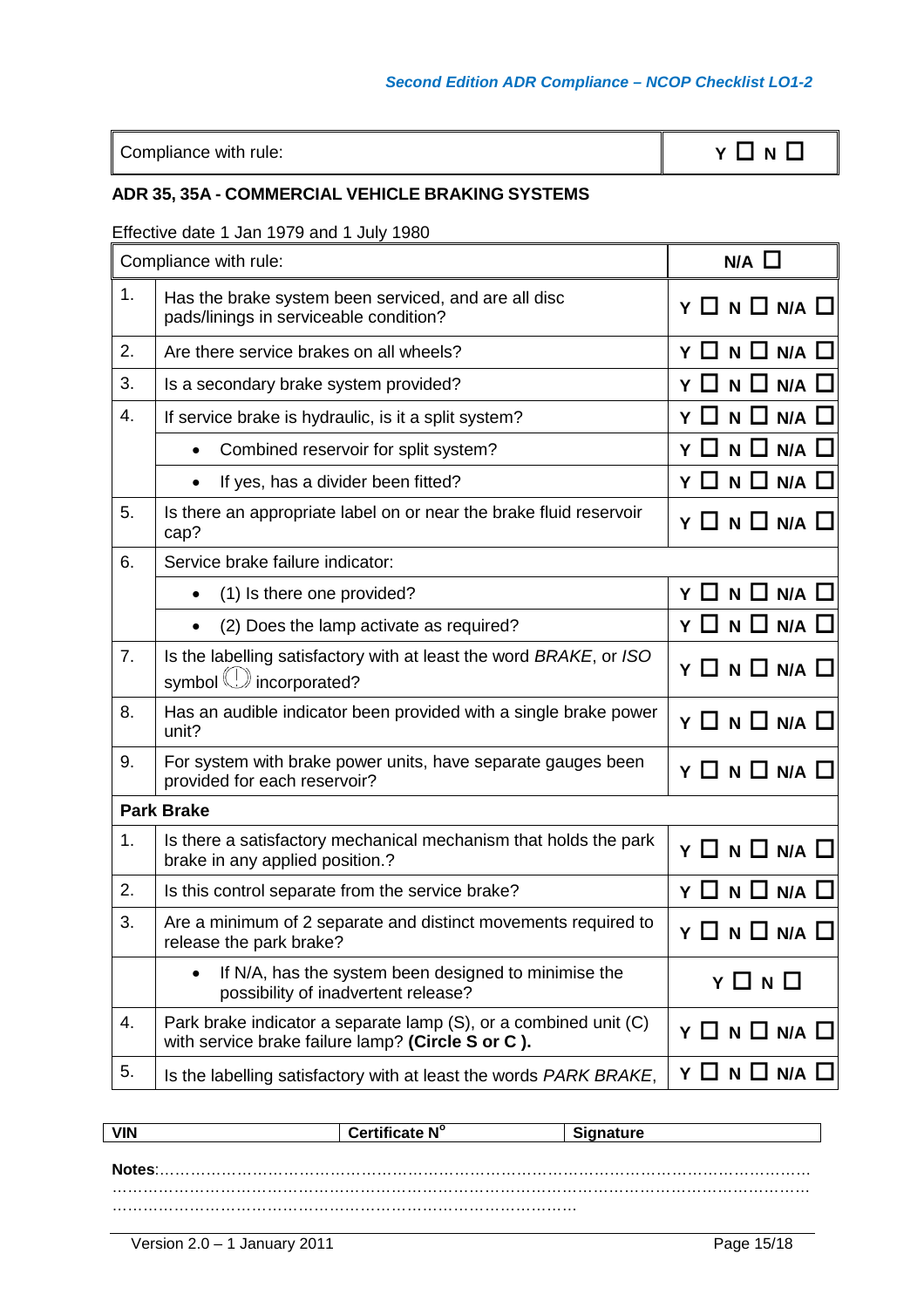#### *Second Edition ADR Compliance – NCOP Checklist LO1-2*

| $\Box$ PARKING BRAKE, or $\Box$ $\Box$ incorporated? |       |
|------------------------------------------------------|-------|
| Compliance with rule:                                | YLINL |

#### **ADR 36, 36A - EXHAUST EMISSION CONTROL FOR HEAVY DUTY VEHICLES**

Effective date 1 July 1978 and 1 Jan 1988

*(For Forward Control Passenger Car and Multi-Purpose Passenger Car Vehicle Categories (Over 2.7 tonnes GVM) only)*

| Compliance with rule: |                                                                                                   | $N/A$ $\Box$             |
|-----------------------|---------------------------------------------------------------------------------------------------|--------------------------|
|                       | Is a satisfactory label fitted to engine?                                                         | Y O N O N/A O            |
| $\overline{2}$ .      | Is there a label approved by the Environmental Protection<br>Agency (USA) attached to the engine? | $Y \Box N \Box N A \Box$ |
| $\mathbf{3}$ .        | Is ready access to idle air/fuel mixture screw prevented?                                         | Y O N O N/A O            |
| Compliance with rule: |                                                                                                   |                          |

#### **ADR 37 - VEHICLE EMISSION CONTROL**

| Compliance with rule: |                                                                                                                                     | N/A                                       |
|-----------------------|-------------------------------------------------------------------------------------------------------------------------------------|-------------------------------------------|
| 1.                    | Readily visible unleaded fuel label affixed near petrol filler inlet?<br>(No Longer Mandatory)                                      | $Y \Box N \Box N/A \Box$                  |
| 2.                    | Filler neck internal diameter more than 21.30mm and less than<br>23.6mm (for unleaded petrol nozzle only)?<br>(No Longer Mandatory) | $Y \square N \square N/A \square$         |
| 3.                    | Label fitted in engine compartment?                                                                                                 | Y O N O N/A O                             |
| 4.                    | Catalytic converter fitted and in good working condition?                                                                           | $\square$ n $\square$ n/a $\square$<br>Y. |
| 5.                    | IM240 engine emission test conducted? (Report attached?)<br>(Applies only in Jurisdictions where this test is required).            | Y O N O N/A O                             |
| Compliance with rule: |                                                                                                                                     |                                           |

| <b>VIN</b> | Certificate N° | <b>anature</b> |
|------------|----------------|----------------|
|            |                |                |
|            |                |                |
|            |                |                |
|            |                |                |
|            |                |                |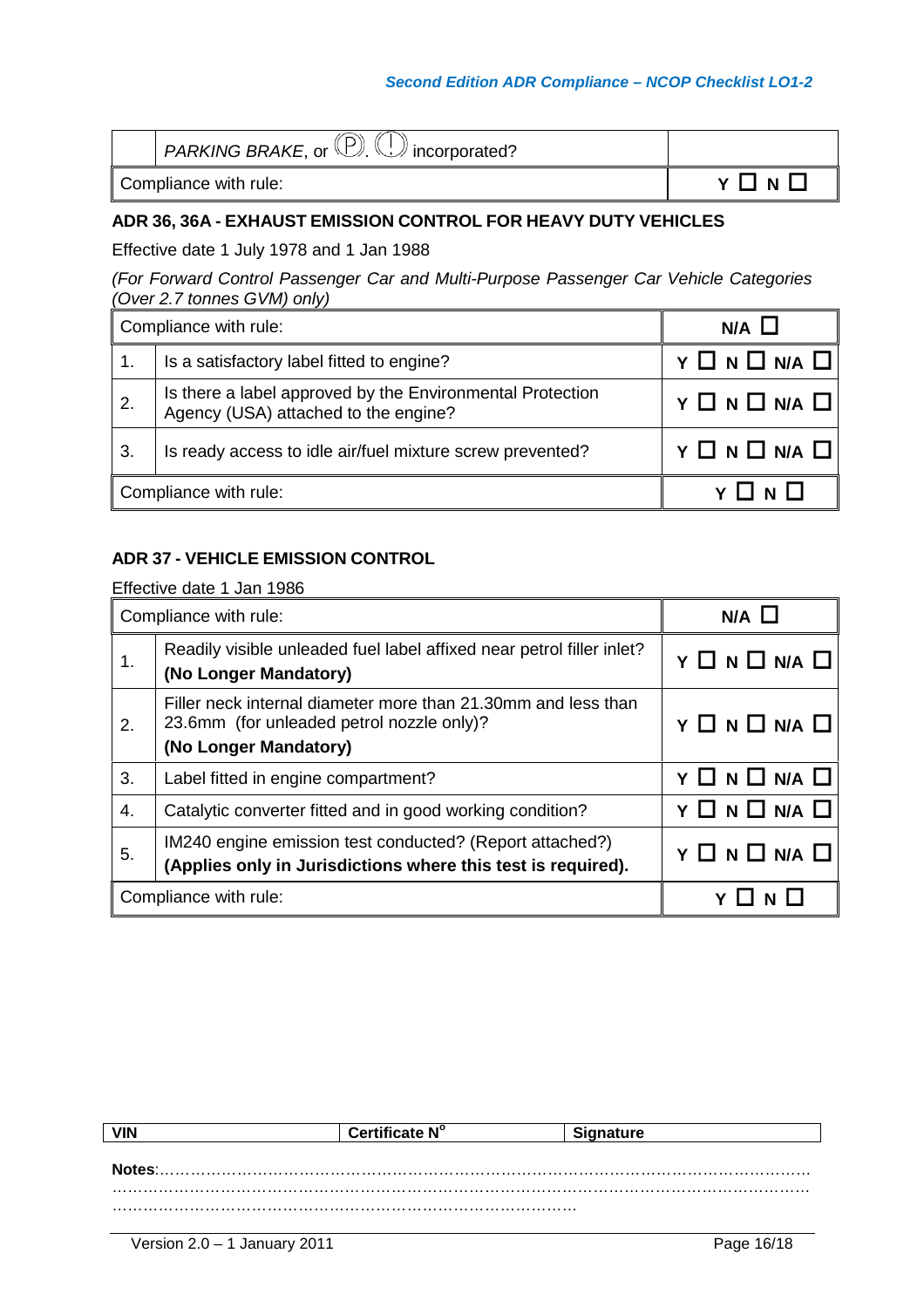## **ADR 40 – LIGHT DUTY VEHICLE EMISSION**

Effective date 1 Jan 1988

| Compliance with rule: |                                                                                                                                                                                                                                                                                                              | N/A                      |
|-----------------------|--------------------------------------------------------------------------------------------------------------------------------------------------------------------------------------------------------------------------------------------------------------------------------------------------------------|--------------------------|
| 1.                    | Is there a readily visible unleaded fuel label affixed near the<br>petrol filler inlet?<br>(No Longer Mandatory)                                                                                                                                                                                             | $Y \Box N \Box N A \Box$ |
| 2.                    | Is the filler neck internal diameter more than 21.30mm and less<br>than 23.6mm (for unleaded petrol nozzle only)?<br>(No Longer Mandatory)                                                                                                                                                                   | $Y \Box N \Box N/A \Box$ |
| 3.                    | Is a label fitted in engine compartment displaying data on engine<br>idle speed, ignition timing, cam dwell angle or contact breaker<br>gap, transmission position, engine operation conditions and any<br>other information required to enable engine adjustments to be<br>correctly carried out will stop? | $Y \Box N \Box N A \Box$ |
| 4.                    | Is a catalytic converter fitted and in good working condition?                                                                                                                                                                                                                                               | Y O N O N/A O            |
| 5.                    | IM240 engine emission test conducted? (Report attached?)<br>(Applies only in Jurisdictions where this test is required).                                                                                                                                                                                     | Y O N O N/A O            |
| Compliance with rule: |                                                                                                                                                                                                                                                                                                              |                          |

#### **ADR 41 - MANDATORY OPERATION ON UNLEADED PETROL**

Effective date 1 Jan 1988

Note 1: Vehicles that comply with ADR 37 or ADR 40 need not comply with ADR 41

Note 2: This is no longer a mandatory requirement but imported vehicles must be able to be operated on unleaded petrol

| Compliance with rule: |                                                                                                                                                                                      | $N/A$ $\Box$ |
|-----------------------|--------------------------------------------------------------------------------------------------------------------------------------------------------------------------------------|--------------|
|                       | Has an unleaded fuel label been affixed near petrol filler inlet(s)? $\forall \Box \land \Box \land \Box \land \Box$<br>(No Longer Mandatory)                                        |              |
| 2.                    | Is the filler neck internal diameter more than 21.30mm and less $\gamma \Box \mathbf{N} \Box \mathbf{N}$<br>than 23.6mm? (For unleaded petrol nozzle only).<br>(No Longer Mandatory) |              |
| Compliance with rule: |                                                                                                                                                                                      |              |

#### **VEHICLE DIMENSIONS**

| Does the vehicle meet the relevant requirements of the AVSRs as | YONO |
|-----------------------------------------------------------------|------|
|-----------------------------------------------------------------|------|

| Certificate N° | nature |
|----------------|--------|
|                |        |
|                |        |
|                |        |
|                |        |
|                |        |